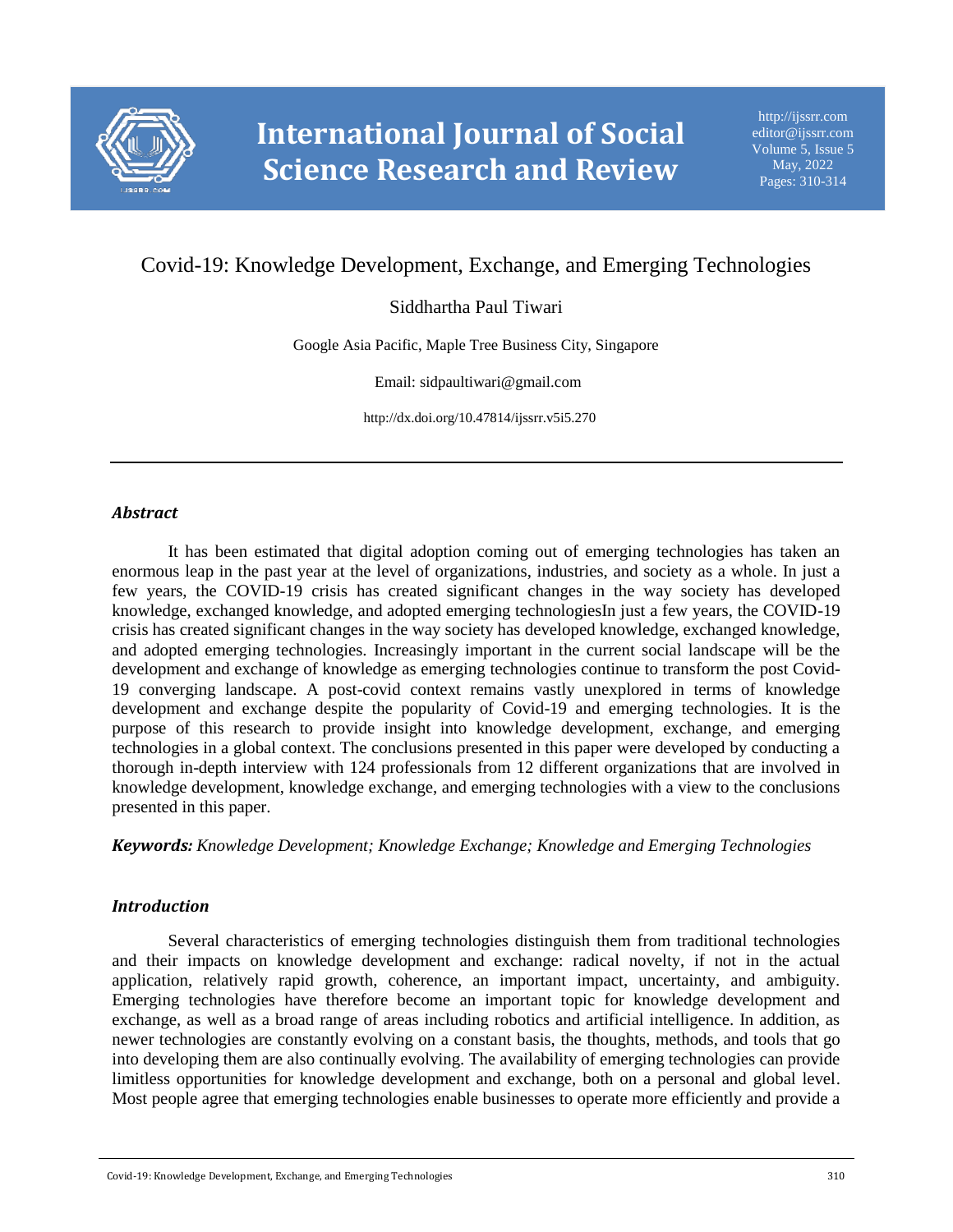

voice for the voiceless. In addition, emerging technologies assist in the inter-exchange of information (including expertise, skills, and information) among friends, families, peers, communities, groups of people, or companies. Emerging technologies enable knowledge sharing by simplifying access to information and by reducing the barriers related to time and distance.

#### **The Development and Exchange of Knowledge**

Because the new technologies themselves are knowledge-intensive in nature, they are intrinsically difficult to comprehend, and this is due to the very nature of the technologies themselves. According to the author, after conducting the interviews he has come to the conclusion that knowledge sharing is one of the possible solutions in order to reduce the incidence of high failure rates in knowledge development and exchange in societies. The author would like to emphasize that, in order for these technologies to succeed, it is imperative that they are designed and implemented in a way that incorporates knowledge sharing. Despite the fact that we would argue that the creation of knowledge is of vital importance to society, its dissemination and exchange with the rest of the world have even greater significance. A process of knowledge sharing takes place in which the right information is shared with the right people at the right time, using a format that allows the information to be conveyed in such a way that it is easily understood, so that the people making those decisions can make informed choices, and thus, contribute to increasing the development and exchange of knowledge. The most important thing we must do is make improvements to the system as a whole in terms of knowledge development and exchange in order for it to function better.

There are many possibilities in which knowledge can be shared, including between and within cultures, as well as within the framework of social organizations. From the local to the global level, from the poor to the wealthy, there is the possibility that knowledge development and exchange can take place in any place, from the local to the global level. The development of knowledge and the exchange of it has become an integral part of modern life, whether it is considering good government, an engaged citizenry that contributes to growth, and so on. The inevitable fact is that, throughout the years ahead, society will develop and exchange knowledge unrestrainedly, unstoppably, and unrelentingly, thereby heralding the arrival of a knowledge-based society capable of managing the changing nature of development. Moreover, knowledge development and exchange are part of the reform process that aims to ensure that the marginal and underprivileged groups are included in the reform process as well. With the advent of emerging technologies, social media has become the most common form of knowledge development and exchange of knowledge. It goes without saying that knowledge was made possible by the advent of technology. The emergence of emerging technologies has led to the creation of new and more efficient ways of disseminating and retrieving knowledge as well as new methods of instant knowledge development and exchange and a wide array of new possibilities for new commercial opportunities triggered by knowledge management and ways of doing business.

# **Integration of Emerging Technologies and Knowledge**

Through verbal communication, written texts, and everyday practices, knowledge has been passed down throughout the generations. On the one side of the coin, the development and exchange of knowledge have traditionally been governed by both geographical and hierarchical methods of organization. It is also important to keep in mind the other side of the coin, which is new technologies, which are able to eliminate all barriers to knowledge development and exchange due to environmental, societal, and cultural factors. It is emerging technologies that have the potential to help individuals leapfrog some of the traditional barriers to advancement by harnessing knowledge in many different ways, particularly by increasing the availability of knowledge development and exchange, expanding the reach of their market base, increasing employment opportunities, and creating new products that are more useful to society collectively.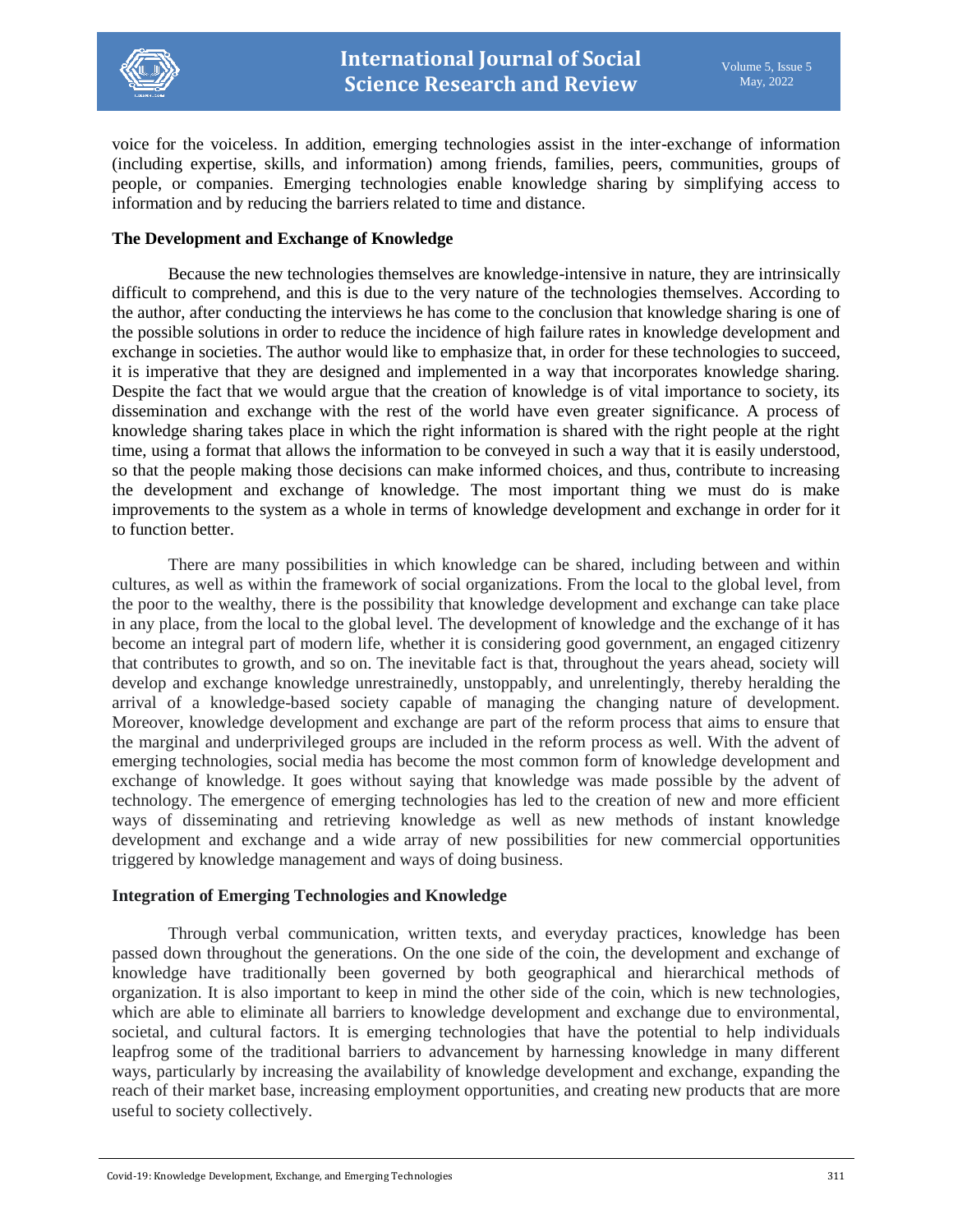

As new technologies arise, they facilitate efficient and economical methods of retrieval, archiving, and distributing correct information to organizations, such as schools and businesses, which will greatly improve the administration processes. Furthermore, ever-evolving technologies enable quick and effective decision making. Helping in the analysis of data and in the dissemination of knowledge, emerging technologies help in the improvement of monitoring of organizational resources, and they can enhance the productivity of administrators. It is this adoption of emerging technologies that will enable effective communication and knowledge development and exchange, therefore enhancing both activities and task coordination, simplifying the planning process, increasing the acquisition of skills, and enhancing and developing the capability of data processing in the future. It is also important to note that emerging technologies facilitate information management and knowledge sharing in a more efficient manner. Throughout history, the way knowledge is developed and exchanged has been enabled by the Internet, communication technology, search engines, data-mining systems, robotics, and other emerging technologies.

# *Conclusion*

Technology is a crucial aspect when it comes to bridging the gap between knowledge generation and exchange in organizations due to the use of emerging technologies. The development and exchange of knowledge on the topic of international economic integration in commodities and services, direct investment, and technology flows, as well as human mobility in a global context. In the development of economic development for more than a century, the development and exchange of knowledge have always playeIn the years following the formation of emerging technologies, the pace of technological advancement and technological advancement has accelerated as a result of the appearance of these new technologies. new technologies. In order to keep up with the growing demand for knowledge development and exchange in the world and to be competitive in an increasingly competitive environment, it is crucial for societies to rely on emerging technologies to build system services. One of the most effective methods of promoting knowledge development and exchange are multinational corporations, which are considered as one of the most important tools to accomplish that. In terms of economic growth, technologies that are not yet developed in terms of their application in knowledge development and exchange will contribute to an increase in productivity since they will change the economic structure. The world's economic competitive nature is determined by knowledge and productivity. A major factor in determining the success of the emerging technologies sector is the level of productivity in each of the sectors. Accordingly, we are inclined to draw the conclusion that a state's ability to compete is dependent upon its performance in the sector of emerging technologies. In order to ensure better knowledge development and exchange in the future, overcoming knowledge sharing barriers is one of the steps that you can take. A number of studies conducted in the past few years have found that the use of emerging technologies can have a significant impact on knowledge development and exchange within organizations by enhancing the method of sharing knowledge, minimizing barriers to sharing knowledge, and overcoming technological obstacles. We have been utilizing emerging technologies in a variety of fields in order to create a professional knowledge-sharing network that can serve all kinds of purposes. It has been proven that by effectively utilizing emerging technologies, we have the ability to reduce time and space barriers as well as obstacles to knowledge development and exchange that would otherwise exist.

The ability of emerging technologies to play a part in reducing the barriers to individual and organizational knowledge development and exchange can be of great benefit to them in achieving their goals. On the other hand, technology barriers themselves cannot easily be reduced by emerging technologies. We will be able to increase the pace of innovation across societies and facilitate knowledge exchange and sharing of experiences if we empower society with technology expertise and ensure that the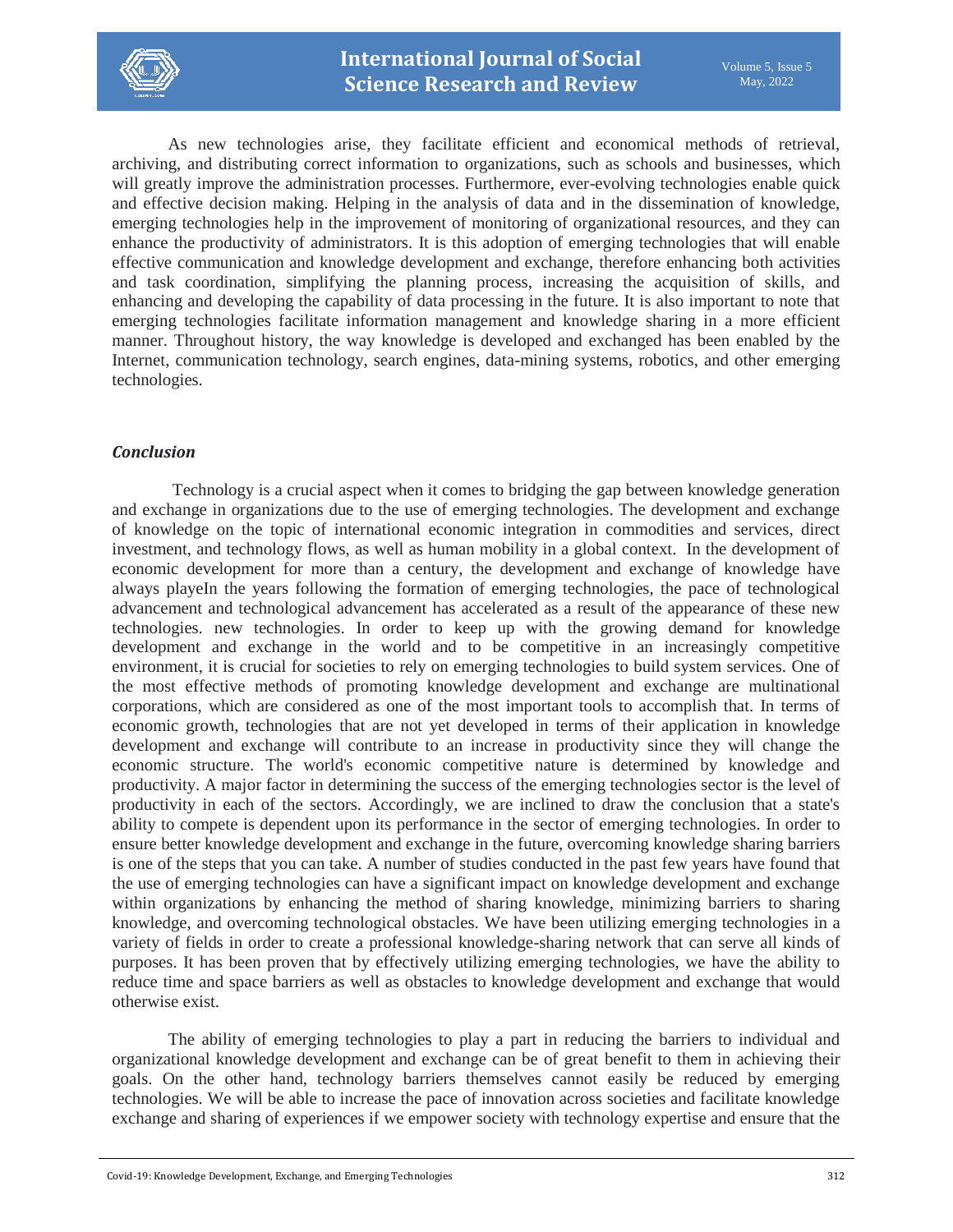

entire society is involved in the process of deploying and designing the new technologies. It can be minimized and even eliminated altogether technology barriers so that knowledge can be developed and exchanged between different societies in a better way. Emerging technologies are becoming increasingly important to the success of organizations in today's global environment, where they are used to their benefit. There should be recognition that emerging technologies are a collection of technological tools, tools and resources that allow people to research, discover, create, preserve, modify, and exchange knowledge in a variety of different ways. As examples of early emerging technologies, artificial intelligence (AI) and robotics, both of which have been extremely beneficial to the development of various nations, are examples of early emerging technologies. The emerging technologies of today include machine learning and 5G networks, and they are examples of modern emerging technologies. A remarkable story of the growth of worldwide cellular networks, commonly known as mobile phone technology, which is powered by 5G networks these days, has been unfolding over the last twenty years. Due to these developments, information, products, and people have been able to flow across international borders in a more efficient manner. If we take into account all of the factors that contribute to the emergence of new technologies at the same time, we are able to see that these technologies have a significant impact on the development and exchange of knowledge in nearly all spheres. A major part of knowledge development and exchange can also be attributed to technological advances. As a result, developing efficient infrastructures for their emerging technologies is of paramount importance for societies in the future. The reason for this is that the role of emerging technologies in knowledge development and exchange in our world today is increasing in importance and usefulness day by day.

# *References*

- 1. Azlan, A. A., Hamzah, M. R., Sern, T. J., Ayub, S. H., & Mohamad, E. (2020). Public knowledge, attitudes and practices towards COVID-19: A cross-sectional study in Malaysia. *Plos one*, *15*(5), e0233668.
- 2. Baisya, R. K., & Tiwari, S. P. (2008). E-governance Challenges and Strategies for Better-managed Projects. Emerging Technologies in E-Government, 203-208.
- 3. Beech, N., & Anseel, F. (2020). COVID‐19 and its impact on management research and education: Threats, opportunities and a manifesto. British Journal of Management, 31(3), 447
- 4. Carrillo, C., & Flores, M. A. (2020). COVID-19 and teacher education: a literature review of online teaching and learning practices. European Journal of Teacher Education, 43(4), 466-487.
- 5. Hossain, M. M. (2020). Current status of global research on novel coronavirus disease (Covid-19): A bibliometric analysis and knowledge mapping. Hossain MM. Current status of global research on novel coronavirus disease (COVID-19): a bibliometric analysis and knowledge mapping [version 1].
- 6. Tiwari, S. P. (2015). Strengthening E-Commerce Product Launches-Improving Efficiencies from Development to Production. Project And Technology Management Foundation (A Non-Profit Organization) Member of Asia Pacific Federation of Project Management, 1(2), 4-6.
- 7. Tiwari, S. P., & Tiwari, S. P. (2018). Is export-oriented and currency dynamics-based Indian soybean revolution environment-friendly?. Current Science, 114(08), 1604-1605.
- 8. Tiwari, S. P. (2022). Information and communication technology initiatives for knowledge sharing in agriculture. arXiv preprint arXiv:2202.08649.